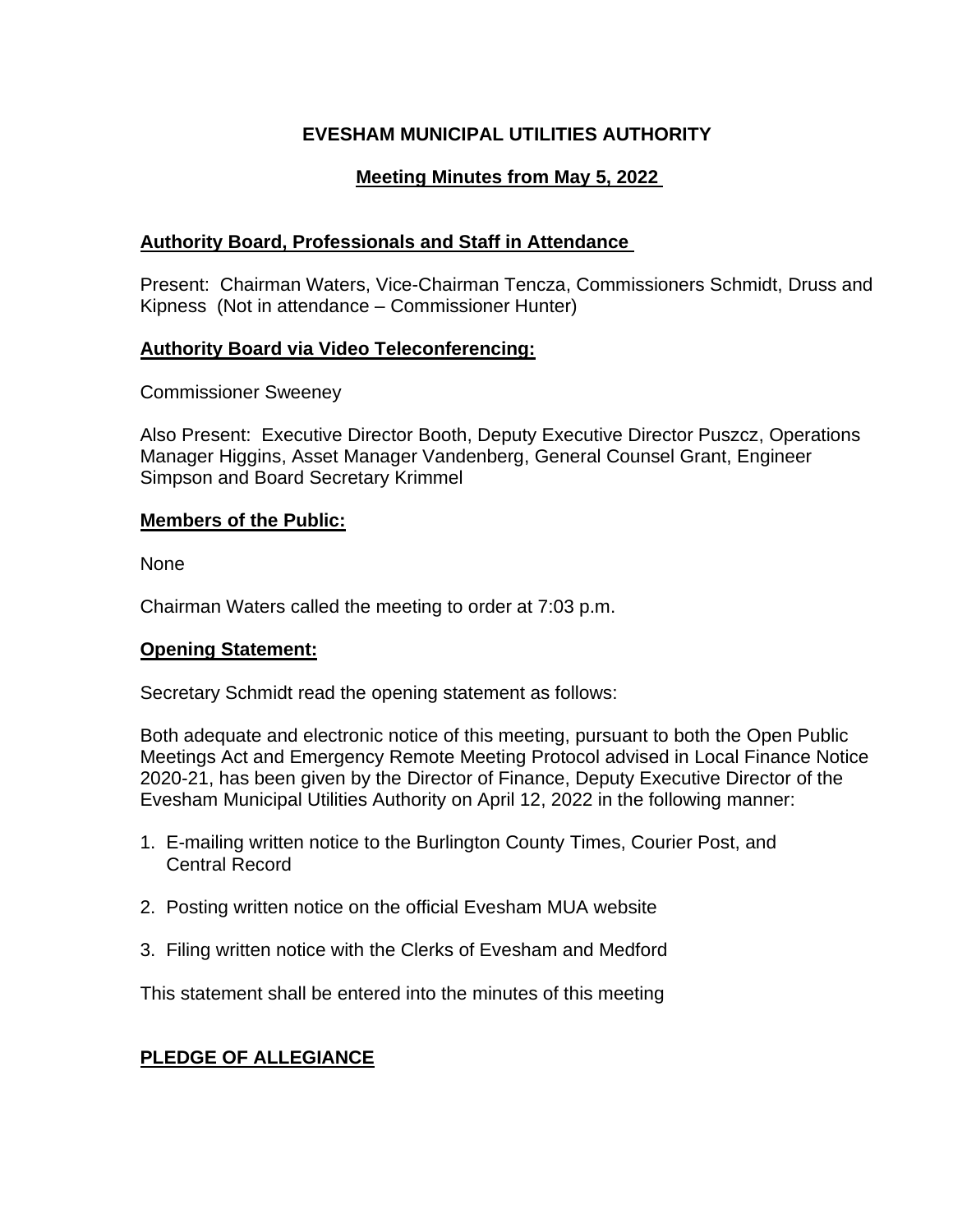## **APPROVAL OF MINUTES**

**April 6, 2022** – On motion by Druss, seconded by Tencza, it was moved to approve the minutes of April 6, 2022.

RECORDED VOTE: AYE: Druss, Sweeney, Tencza NAY: None ABSTAIN: Schmidt and Waters (Not in attendance)

MOTION CARRIED: 3-0-2

**PUBLIC COMMENT** (Agenda Items only)

None

### **FINANCIAL**

**Resolution 2022-54: Payment of Bills** – On motion by Tencza, seconded by Schmidt, it was moved to adopt **Resolution #2022-54** approving the payment of the April 2022 bills.

RECORDED VOTE: AYE: Druss, Sweeney, Schmidt, Tencza, Waters NAY: None ABSTAIN: None

MOTION CARRIED: 5-0-0

**Resolution 2022-55: Refunds, Credits & Cancellations** – On motion by Tencza, seconded by Schmidt, it was moved to adopt **Resolution #2022-55** approving the April 2022 refunds, credits & cancellations.

RECORDED VOTE: AYE: Druss, Sweeney, Schmidt, Tencza, Waters NAY: None ABSTAIN: None

MOTION CARRIED: 5-0-0

**Resolution 2022-56: Award of Emergency Contract in excess of \$6,600** – On motion by Schmidt, seconded by Tencza, it was moved to adopt **Resolution #2022-56** awarding an emergency contract to Complete Controls Services in the amount of \$9,830.00 for an eight inch Rosemount Magnetic Flowmeter for the Golf Course line at Elmwood Plant. Operations Manager Higgins explained that this is for the golf course pond on Elmwood Road, it is used for irrigation.

RECORDED VOTE: AYE: Druss, Sweeney, Schmidt, Tencza, Waters NAY: None ABSTAIN: None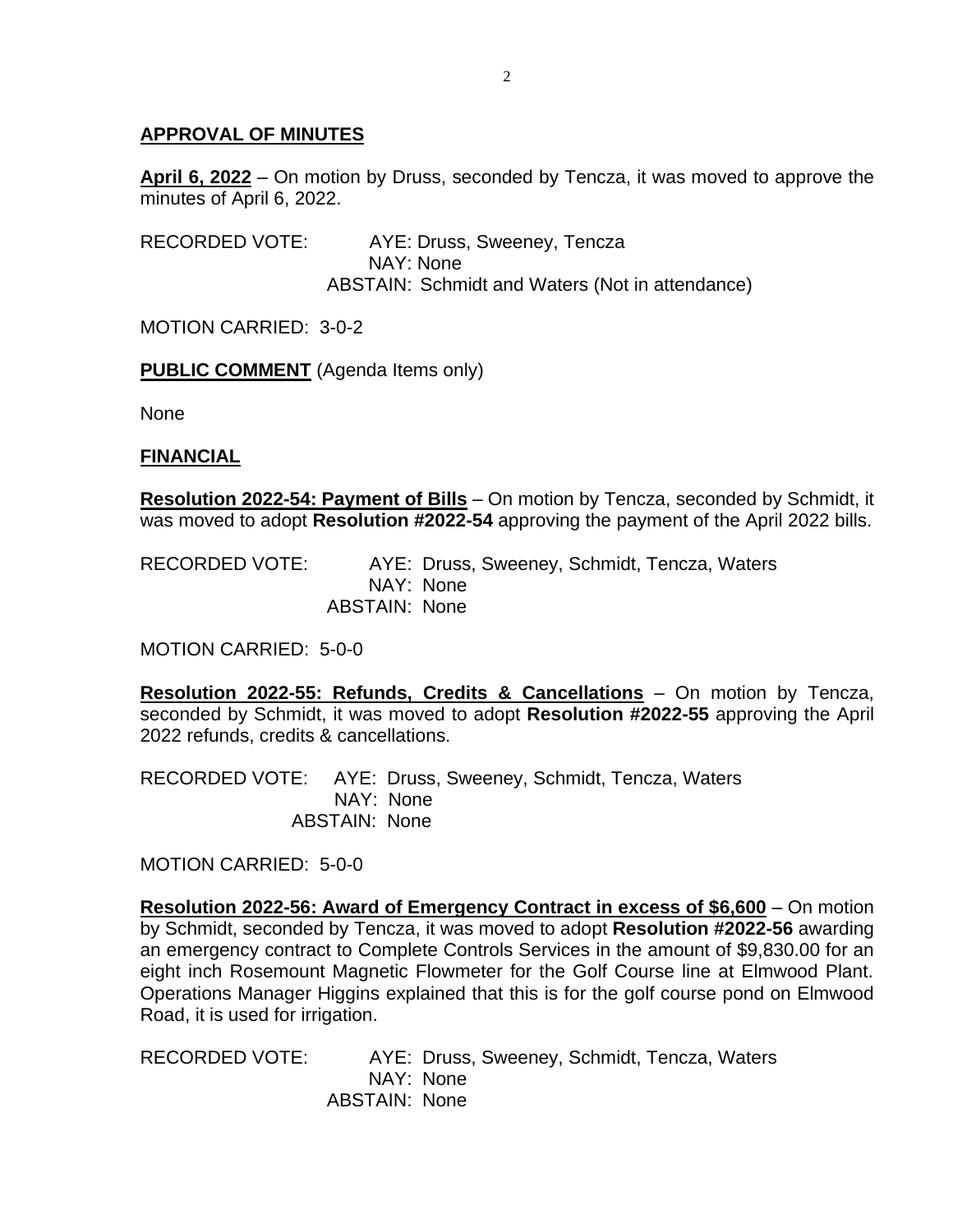MOTION CARRIED: 5-0-0

**Resolution 2022-57: Authorizing Award of Contract through Sourcewell National Cooperative Purchasing Program** – On motion by Tencza, seconded by Schmidt, it was moved to adopt **Resolution #2022-57** awarding a contract through Sourcewell National Cooperative Purchasing Program to Enterprise Fleet Management in the amount of \$183,000.00 to lease and maintain10 new vehicles (2 SUV's and 8 pick-up trucks) and sale of existing vehicles. Executive Director Booth explained that this is a contract that will assist the Authority for fleet management which secures new vehicle leases, handles maintenance and registration and sells our old vehicles. Enterprise will manage all of these duties on behalf of the Authority. This will free up personnel for other jobs. This contract will authorize Enterprise to sell 10 Authority vehicles and procure their replacements. The idea of this program is to always have newer vehicles which reduces repair cost and fuel costs. If the Authority does not find the program satisfying, we can terminate it at any time.

| RECORDED VOTE: |               | AYE: Druss, Sweeney, Schmidt, Tencza, Waters |
|----------------|---------------|----------------------------------------------|
|                |               | NAY: None                                    |
|                | ABSTAIN: None |                                              |

MOTION CARRIED: 5-0-0

**Resolution 2022-58: Approve Antenna Lease Agreement with DISH Wireless, LLC** – On motion by Schmidt, seconded by Druss, it was moved to adopt **Resolution #2022-**

**58** approving an antenna lease agreement with DISH Wireless, LLC for the purposes of the installation, operation and maintenance of radio transmitting and receiving equipment at the Kings Grant, Merchants Way water tower. Deputy Executive Director Puszcz explained that DISH Wireless has been shopping various locations to house their wireless equipment and they selected the Merchants Way water tower. This is a welcome addition since the Authority lost leases over the past several years due to the takeover of smaller cellular companies, and more recently, the T-Mobile-Sprint merger. This lease will generate a revenue of \$36,000.00 the first year with a three percent escalation each year after. If approved, Deputy Executive Director Puszcz will work with General Counsel to prepare the lease agreement. This will be a twenty year term.

| <b>RECORDED VOTE:</b> |  |
|-----------------------|--|
|-----------------------|--|

AYE: Druss, Sweeney, Schmidt, Tencza, Waters NAY: None ABSTAIN: None

MOTION CARRIED: 5-0-0

**Motion to Approve a Proposal** – On motion by Schmidt, seconded by Druss it was moved to approve a proposal from Environmental Resolutions, Inc. in the amount of \$22,000.000 for professional services to investigate options to allow the Woodstream Wastewater Treatment Plant to meet its future nitrate limit of 13.00 mg/L daily maximum.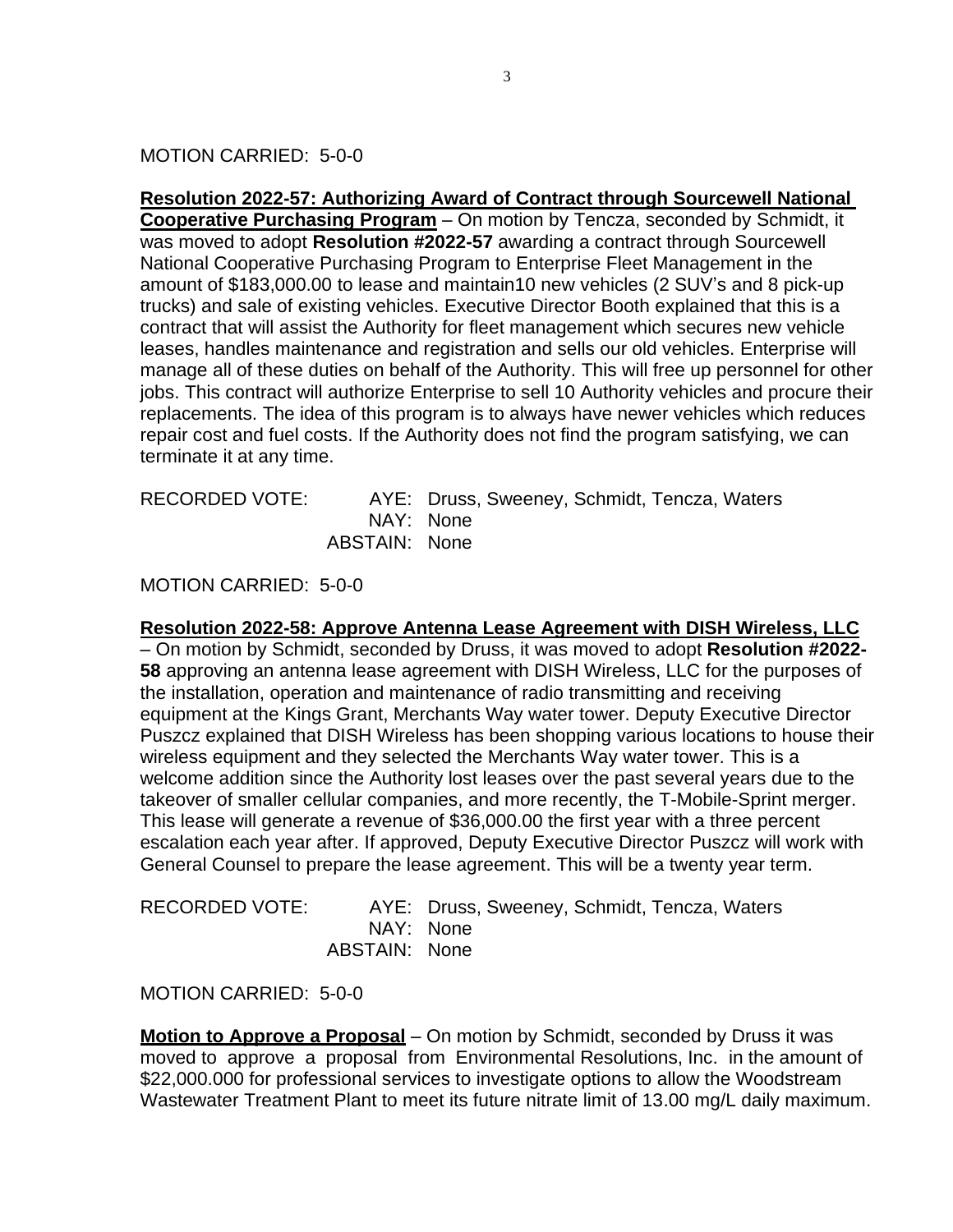Executive Director Booth explained that the Authority would like for Environmental Resolutions (ERI) to do a study on the nitrate limits. The State of New Jersey DEP has refined their nitrate limits for discharging into receiving waters, which is Pennsauken creek, not to exceed 13.00mg/L per day. The Authority is currently 19 to 26 mg/L. ERI will look into ways to reduce the nitrate limit, hopefully in-house, to avoid large processing modifications. This permit will go into effect in 2024.

#### RECORDED VOTE: AYE: Druss, Sweeney, Schmidt, Tencza, Waters NAY: None ABSTAIN: None

MOTION CARRIED: 5-0-0

## **EXECUTIVE DIRECTOR'S REPORT**

Executive Director Booth informed the Board that there was a nitrates violation at the Kings Grant plant on April 21, 2022. The DEP does not consider this to be a serious violation, but they would like to be notified on the findings. We believe we have the situation under control and will advise them. There was one water main break since our last meeting, which was repaired in-house. There was one discolored water complaint which we believe was caused from renovations being done at the property.

Executive Director Booth advised the Board that the Authority received a nice phone call from Tom Donahue from the Evesham Board of Education expressing his appreciation to Regulatory Compliance Manager Kropa and her staff for the lead and copper sampling that they did at all of the Evesham schools. He said they did a great job.

Executive Director Booth informed the Board that on May 9, 2022, the Authority will be receiving the New Jersey Water Environment Association, Samuel T. McGhee Award. This award is in recognition of outstanding support and partnership of water and wastewater utilities with the NJWEA in the training and continuing education of operators, engineers and scientists to continue to protect the water environment.

### **ENGINEER'S REPORT**

#### **Review of Engineer's Status Report**

#### **Update: Chemical Contract**

**Resolution 2022-60: Approval of Change Order #1** – On motion by Tencza, seconded by Schmidt, it was moved to approve Resolution 2022-60 approving Change Order #1 in the amount of \$2,091.10 to JCI Jones, Inc. for Gaseous Chlorine.

RECORDED VOTE: AYE: Druss, Sweeney, Schmidt, Tencza, Waters NAY: None ABSTAIN: None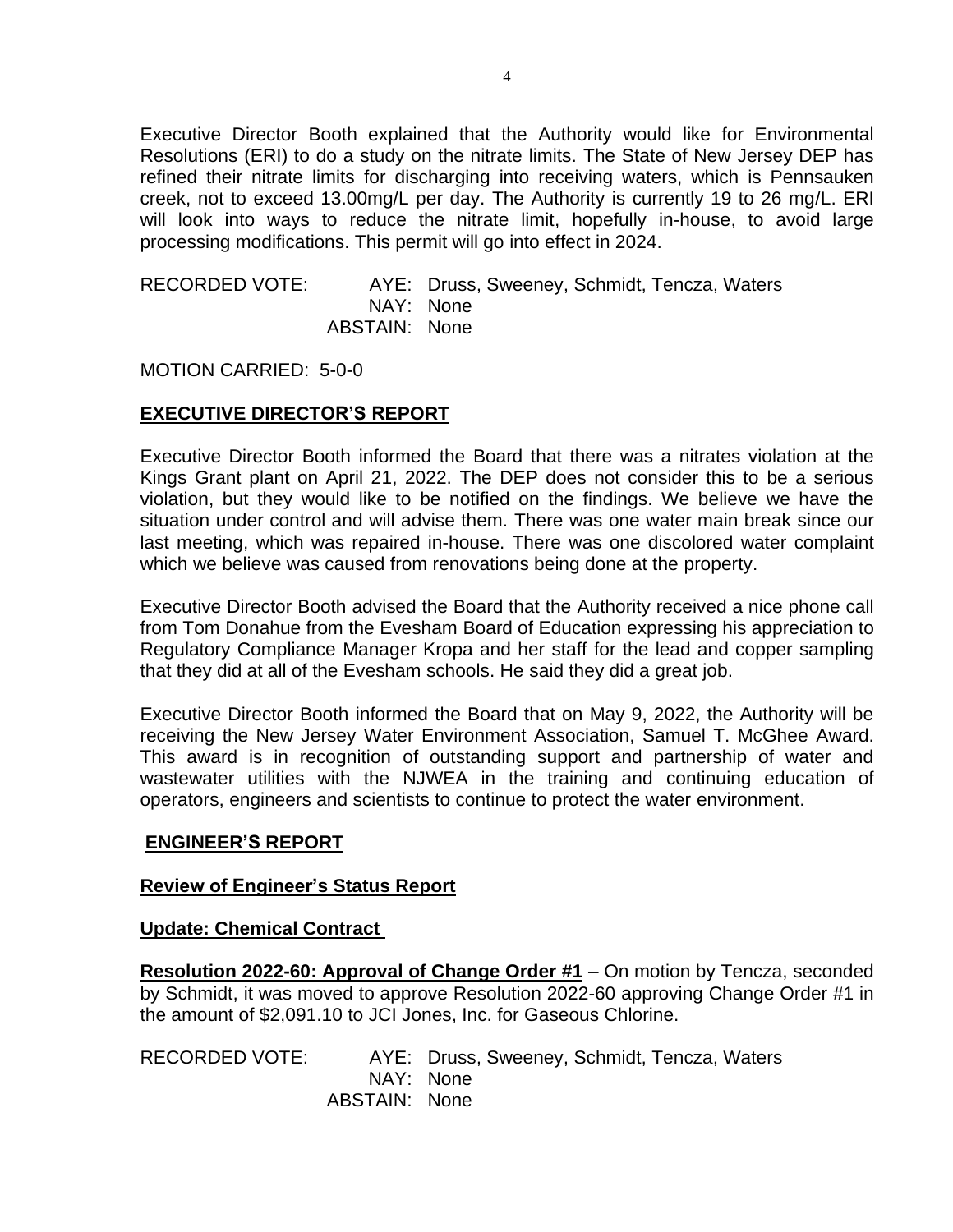MOTION CARRIED: 5-0-0

**Update: South Side Water Storage Tank** – Nothing new to report.

**Update: Route 70 Water Main** – We have received the NJDOT occupancy permit. We will proceed with bidding once funding is in place.

**Update: Route 70 Sewer Main** – A contract has been awarded to Insituform Technologies. A preconstruction meeting will be held in May.

**Update: Elmwood WWTP Resiliency Improvements** – This project is substantially complete, but they are still waiting for the last component.

**Update: Heritage Village (Phase 2) Water Main Replacement** – We will receive bids for this project on May 12, 2022.

**Update: Elmwood Storage Building** – This project has been placed on hold due to availability of funds.

**Update: Well No. 7 Building** – Nothing new to report.

**Update: Kings Grant Effluent Force Main Replacement** – A contract has been awarded to Coastline Construction. A preconstruction meeting will be held in May.

**Update: Well No. 6 Re-drill** – We will receive bids for this project on May 12, 2022.

**Update: Heritage Village (Phase 3) Water Main Replacement** – We will be surveying the roads over the next few months.

**Update: Elmwood UV Disinfection** – We have commenced design on this project.

**Motion to approve S-3/W-3 for Poke Brothers** – On motion by Schmidt, seconded by Tencza, it was moved to approve S-3/W-3 for Poke Brothers – 300 Route 73 South – Unit E 3.

RECORDED VOTE: AYE: Druss, Sweeney, Schmidt, Tencza, Waters NAY: None ABSTAIN: None

MOTION CARRIED: 5-0-0

**Resolution 2022-61: Executive Session** – On motion by Tencza, seconded by Schmidt, it was moved to enter into Executive Session at 7:33 p.m. to discuss personnel matters.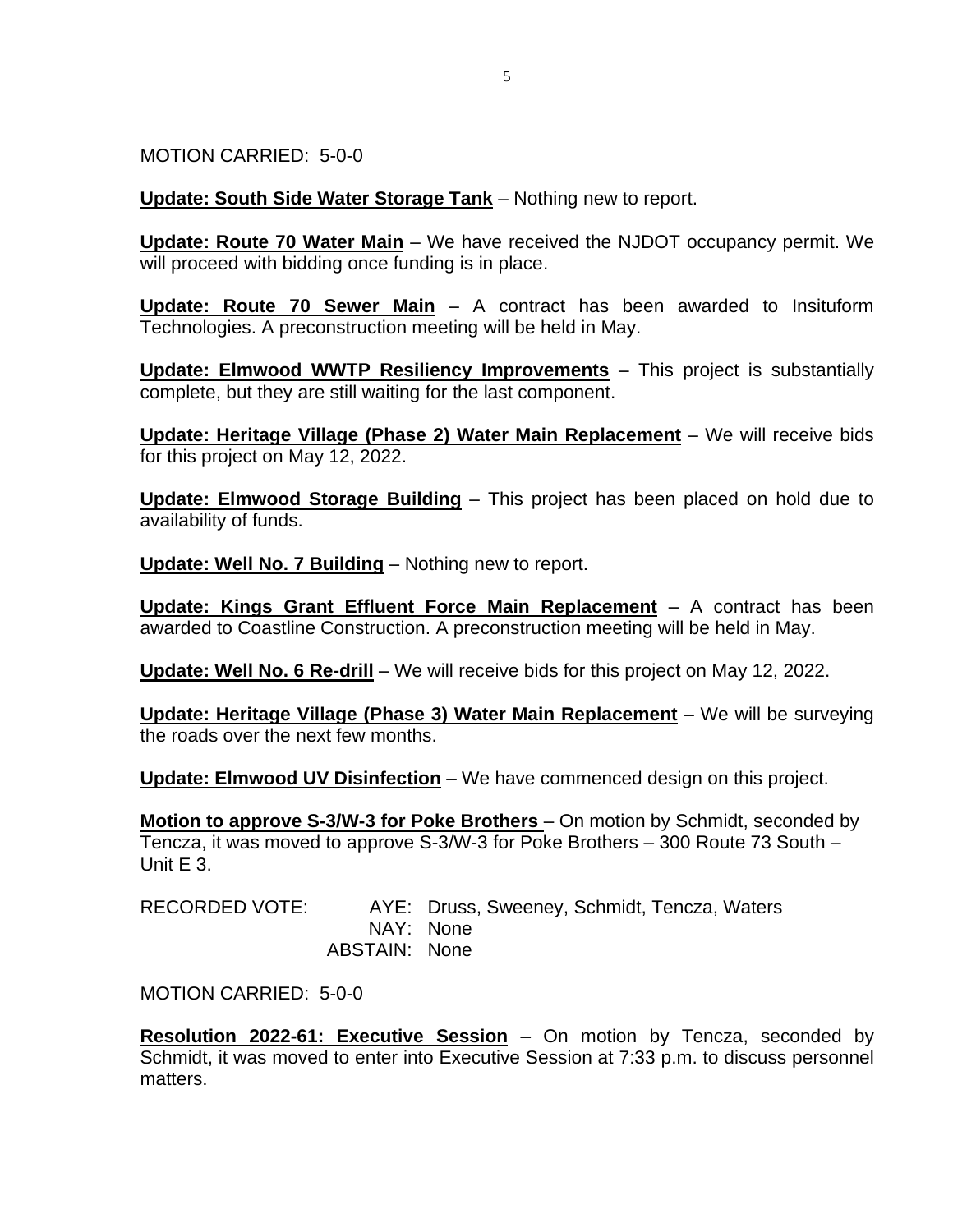RECORDED VOTE: AYE: Druss, Sweeney, Schmidt, Tencza, Waters NAY: None ABSTAIN: None

MOTION CARRIED: 5-0-0

On motion by Tencza, seconded by Druss, it was moved to come out of Executive session at 7:53 p.m.

RECORDED VOTE: AYE: Druss, Sweeney, Schmidt, Tencza, Waters NAY: None ABSTAIN: None

MOTION CARRIED: 5-0-0

**Motion to approve an Employment agreement for Director of Personnel, Safety & Security**– On motion by Tencza, seconded by Druss there was a motion to approve an employment agreement for the Director of Personnel, Safety & Security.

RECORDED VOTE: AYE: Druss, Sweeney, Schmidt, Tencza, Waters NAY: None ABSTAIN: None

MOTION CARRIED: 5-0-0

#### **GENERAL COUNSEL'S REPORT**

General Counsel Grant advised there is nothing new to report.

#### **PUBLIC COMMENT**

None

#### **BOARD COMMENTS**

Commissioner Druss expressed appreciation for the work done on the leased vehicle agreement and the study being done on the nitrate limits. He congratulated the Authority on their award from NJWEA.

Commissioner Kipness congratulated the Authority on the NJWEA award and said to keep up the good work.

Commissioner Sweeney congratulated the Authority on the NJWEA award. He expressed appreciation to Deputy Executive Director Puszcz on her financial report and Executive Director Booth on the leased vehicle agreement.